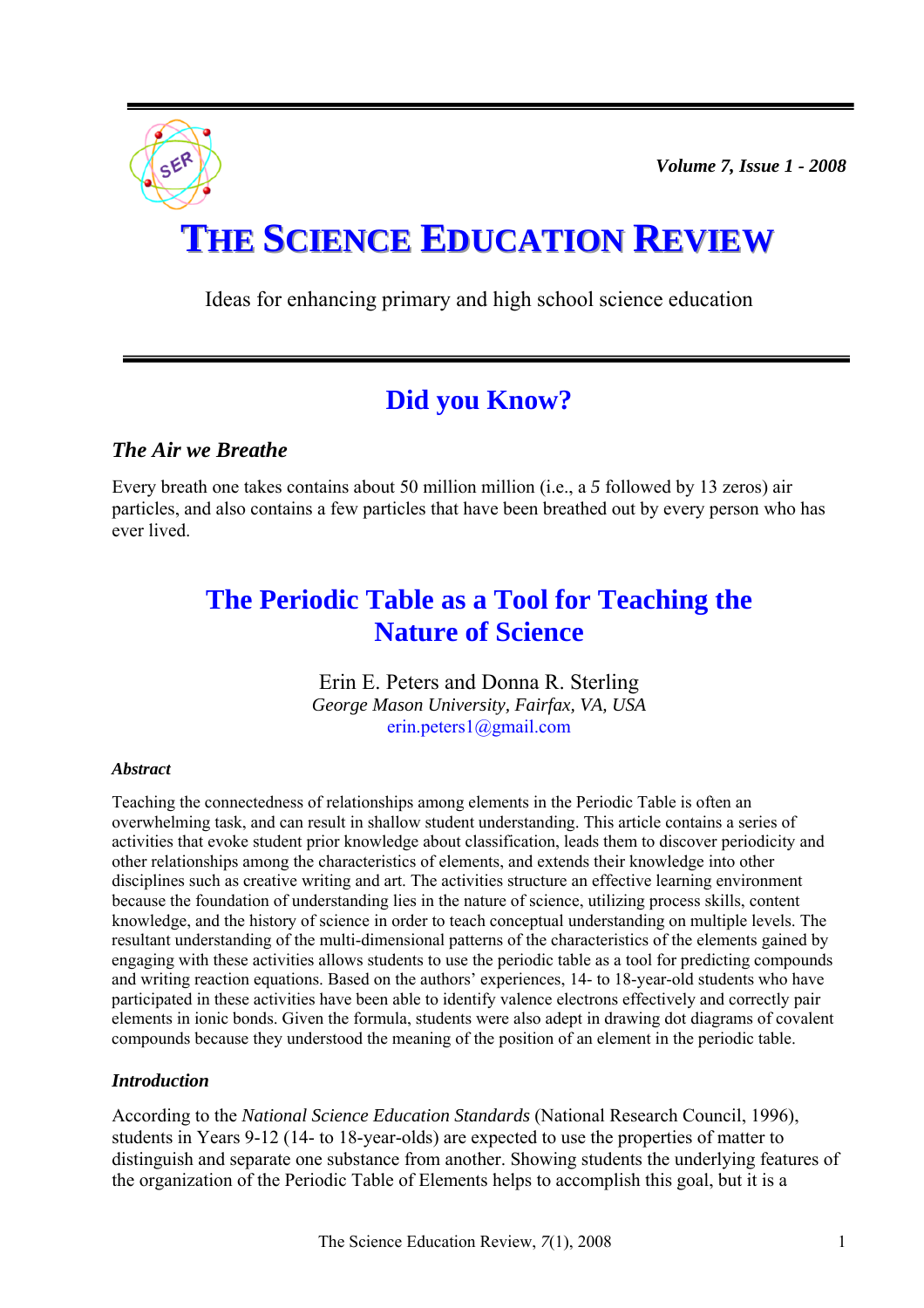daunting task and often not very meaningful to students. From a student perspective, understanding the multiple relationships shown in the Periodic Table can be overwhelming and abstract. Teachers can help students understand the patterns in the Periodic Table of Elements by using two strategies detailed in the following activities: Connecting familiar ways of sorting and categorizing to scientific organizing and guiding students to identify the way the Periodic Table of Elements is organized.

## *Object Organization Activity*

Students often enter the classroom thinking that they do not understand science, but people naturally act in a scientific way by seeking out patterns and explanations. This activity begins by asking students to use their prior knowledge to classify some simple, everyday objects. The objects are paper cutouts with five different attributes, as shown in Table 1; shape, color, borders, size, and labels. Working in groups of 3 or 4, students are given a sample graphic organizer that includes an example using color as an organizing system (see Figure 1). The students are then asked to be creative and find four other ways to categorize these same objects and to illustrate their ideas on a graphic organizer.

Table 1

| Shape     | Color  | <b>Border</b> | <b>Size</b> | Labels         |
|-----------|--------|---------------|-------------|----------------|
| Rectangle | Blue   | No border     | Small       | None           |
| Rectangle | Red    | <b>Border</b> | Large       | X <sub>1</sub> |
| Rectangle | Yellow | <b>Border</b> | Large       | Y1             |
| Circle    | Blue   | No border     | Small       | Z1             |
| Circle    | Yellow | <b>Border</b> | Large       | None           |
| Circle    | Red    | Border        | Large       | X <sub>2</sub> |
| Square    | Blue   | <b>Border</b> | Small       | Y2             |
| Square    | Yellow | Border        | Small       | 72             |

*Attributes of Objects in the Object Organization Activity* 

Next, the groups take turns presenting their classification systems to the rest of the class. The student group work and reporting takes about 20 minutes. Some of the organizational systems suggested by students sort the objects into several equally-distributed groups, while others arrange the objects into one group that includes most of the objects and another group that includes the remaining few objects, as occurs when the objects are sorted on the basis of whether or not they have a border. At this point, the teacher asks the students: "Which organizational system is the most useful?" The pursuant discussion can be helpful in showing students why a scientist might want to organize the objects into more equally-distributed groups and conversely, why a scientist might want to isolate a member from a group. For example, scientists may want to classify objects into more equally-distributed groups when creating a key to use for identifying plants or animals so that identification can be done more quickly and efficiently. A scientist might want to isolate a member from a group to show its uniqueness, such as a duck-billed platypus classified as a mammal that lays eggs. At this point in the activity, it may be helpful to connect with the need for organization in everyday life by asking students to think about all of the ways they encounter categories. Students respond with examples such as the categorization of books in a library, compact disks at a music store, or clothing sizes.

After the object organization activity, students have a basis for understanding why organization is useful and how something can be organized in multiple ways using different attributes. Students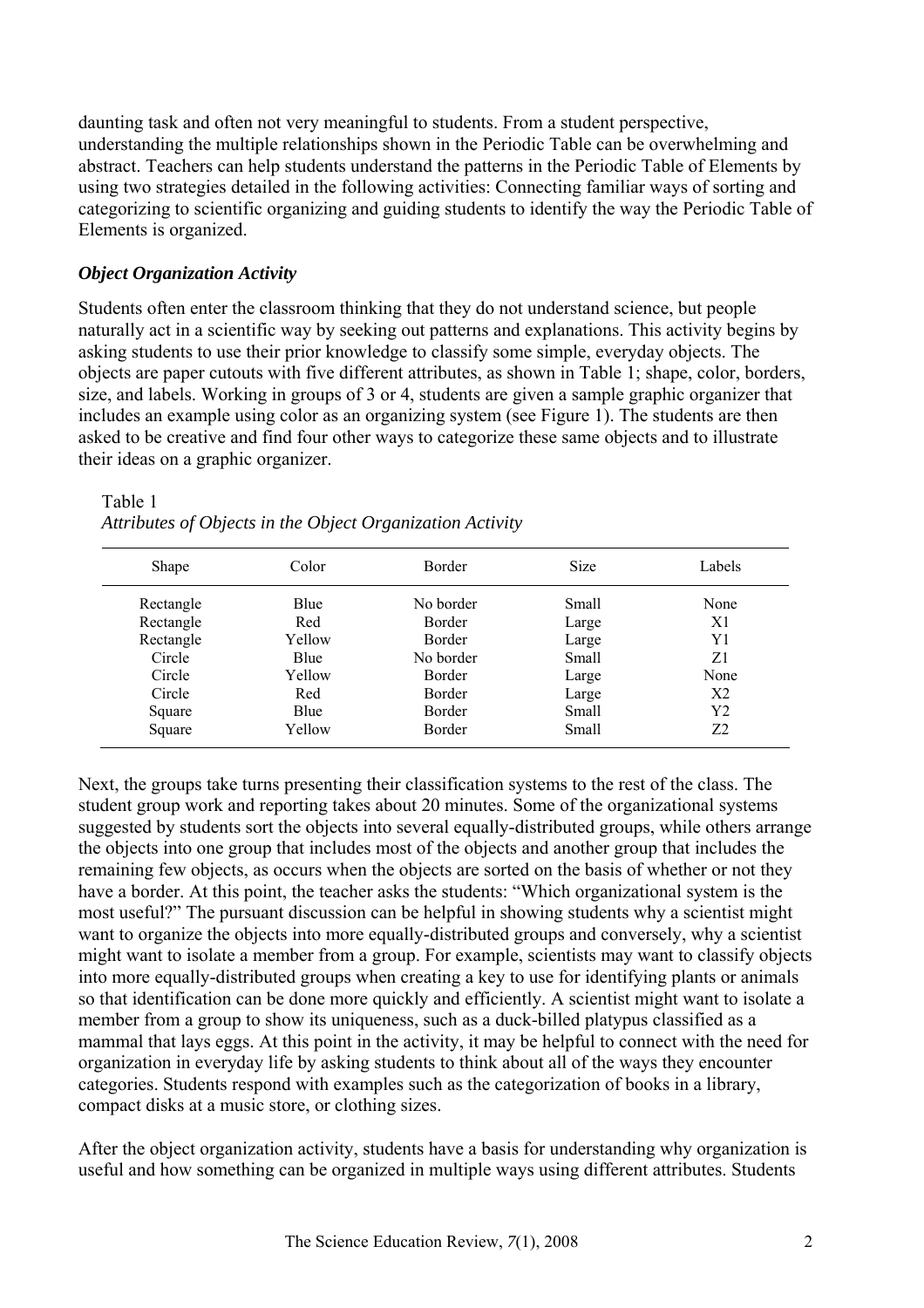who have participated in this activity have often defended their choice of an organizational system that distributed the objects equally by explaining their experiences with a dichotomous key in previous classes. As called for in the *Benchmarks for Scientific Literacy* (American Association for the Advancement of Science, 1993), students are now guided from this concrete activity of organizing objects to the more abstract one of categorizing elements on cards.





# *Element Organization Activity*

To extend the concepts and skills about organization into science, each group of students is given an identical set of Element Cards (Figure  $2)^{1}$ , with each card displaying information for one of the chemical elements from atomic number 3 to atomic number 20. This information comprises symbol, name, atomic number, atomic radius, number of valence electrons, and the general physical properties for each element. Each group is asked to decide on one organizational system for their deck of cards. While the organizational system may involve grouping, it may also involve the ordering of the cards to reflect some trend or pattern. This exercise takes about 20 minutes.

Each group reports their organizational choice to the entire class, with these results contributing to a summary, on the board, of possible Element Card arrangements such as those shown in Table 2. If necessary, the teacher can probe students for additional suggestions. The teacher then asks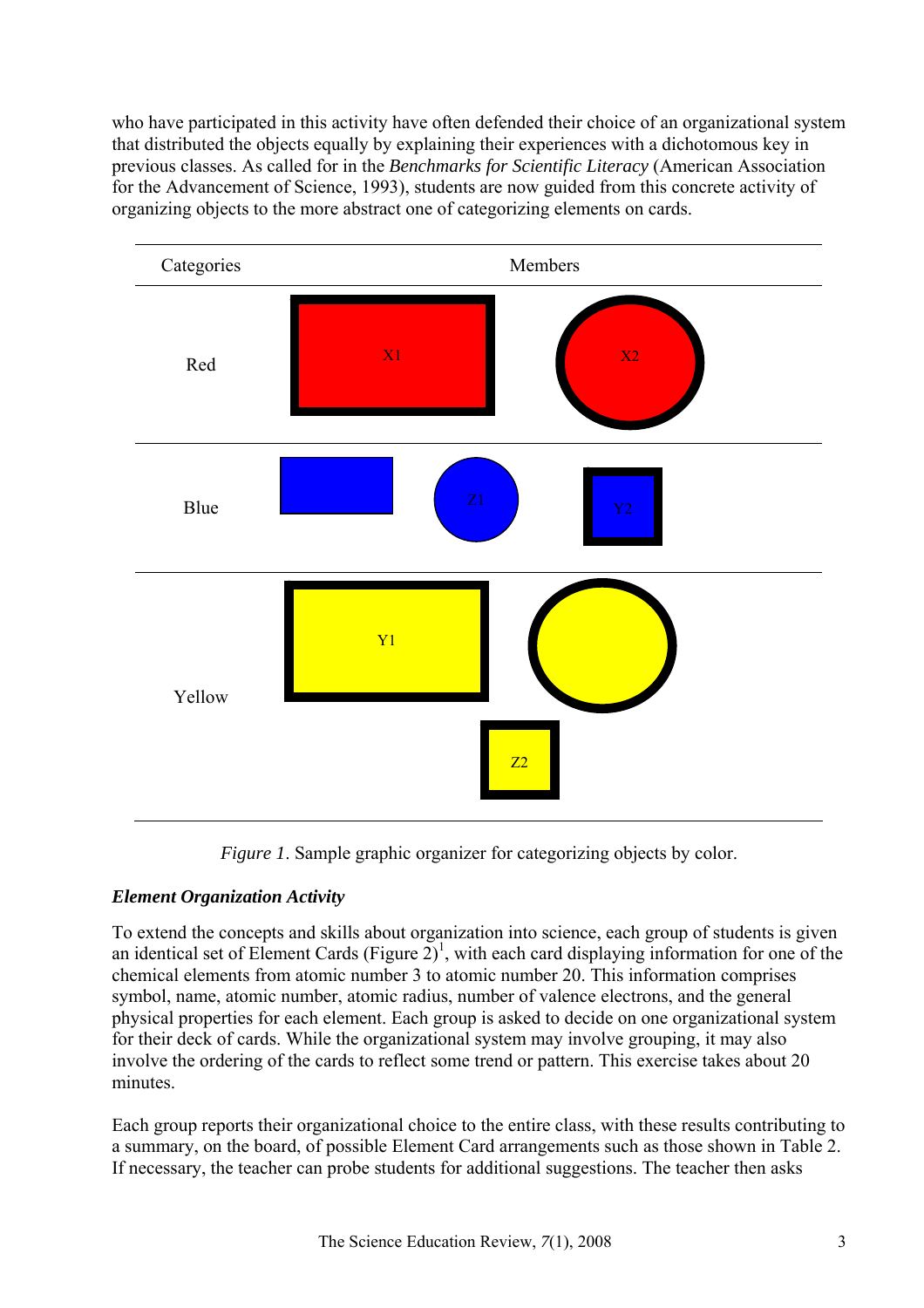students which of the organizational schemes are based in nature (i.e., are science-based) and which are based on human constructs such as alphabetical order (i.e., are not science-based). Some questions that can initiate student discussions are:

- What might be some criteria that would make one system more useful than another?
- Are some systems more useful than others?

This activity also gives students an opportunity to recognize that the Periodic Table of Elements is guided by patterns found in nature, rather than being merely a human construct built for convenience. By the end of the discussion, students who grouped their cards alphabetically instead of by using a scientific characteristic may say that they have changed their minds about how they want to organize the information. Students may feel it would be easier to look up the names of the elements if they were alphabetized, but see the value of organizing the elements by something more standard, like atomic radius.

> **Li Lithium Atomic Number:** 3 **Atomic Radius:** 152 picometers **Valence Electrons:** 1 **Properties:** Soft, silvery, lowest density metal. reacts quickly with halogens and with water.

*Figure 2*. Example of an Element Card.

| Feature                     | System                                                                                                         | Type of feature   |
|-----------------------------|----------------------------------------------------------------------------------------------------------------|-------------------|
| Name                        | Alphabetical $(A-Z)$ by name of element                                                                        | Not science-based |
| Symbol                      | Alphabetical (A-Z) by first letter of<br>symbol                                                                | Not science-based |
| Number of letters in symbol | One letter or two letters                                                                                      | Not science-based |
| Atomic number               | $3 - 20$                                                                                                       | Science-based     |
| Valence number              | Group with 1 valence electron, group<br>with 2 valence electrons, group with 3<br>valence electrons, and so on | Science-based     |
| Atomic radius               | Ascending or descending atomic radius                                                                          | Science-based     |
| Properties                  | Groups with similar properties                                                                                 | Science-based     |

#### Table 2 *Possible Element Card Arrangements*

## *Process and Content Connected*

The progression of ideas involved in these activities helps to bring together ideas of science content and scientific processes in developing knowledge while transitioning from concrete to abstract knowledge. Knowing how processes in science are used can foster scientific skills. However, knowing why the processes in science are used in particular circumstances illustrates an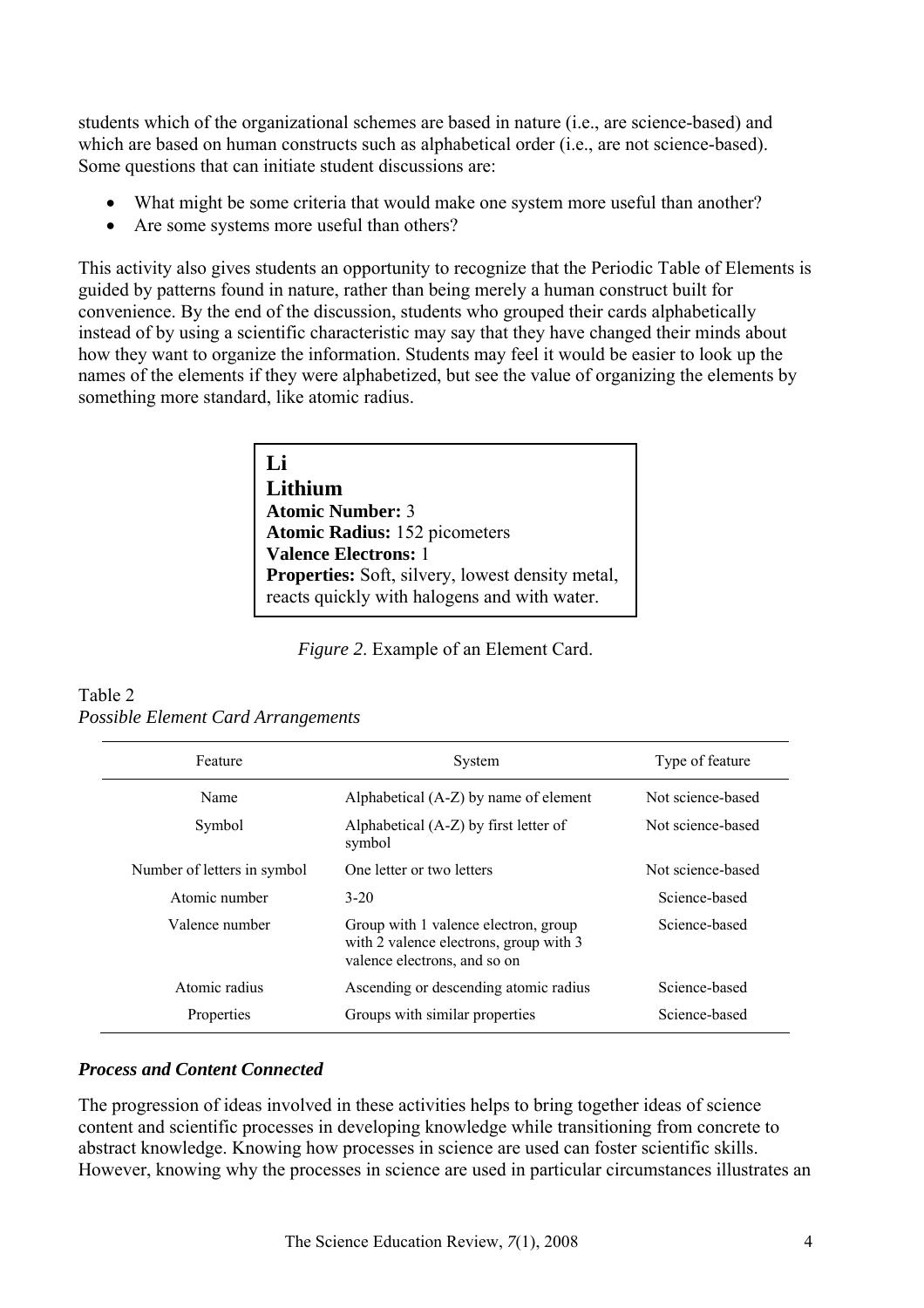understanding of the nature of science. Helping students to separate process and content in the activities allows them to progress to an understanding of the nature of science (Peters, 2006). To illustrate this distinction, students are asked to construct a T-chart (Figure 3) that lists the scientific content learned in the lesson and the scientific processes used in the lesson.

Periodic Table Activities

| Scientific Content                                                                       | Scientific Processes                                                                                                                                |
|------------------------------------------------------------------------------------------|-----------------------------------------------------------------------------------------------------------------------------------------------------|
| Periodicity of atomic radius<br>Periodicity of valence<br>Groups have similar properties | <b>Recognizing Patterns</b><br>Classifying elements<br>Sorting, ordering, sequencing, and organizing<br>chemicals according to different properties |

*Figure 3.* T-Chart indicating scientific content and processes.

## *Connections to the Nature of Science*

To connect the discussion to the nature of science, students are asked:

- If the grouping systems are equally valued for their usefulness, how would a scientist choose which system to follow?
- How might scientists agree on which system to follow?

This discussion allows students to think about the decisions that scientists must make in constructing a common organization system to help with scientific understanding. Teaching factual scientific knowledge without teaching how the knowledge can be acquired rarely allows students to think above the recall level (Duschl, 1990). When students are required to only memorize facts of the Periodic Table of Elements, they are not given the opportunity to think more critically about why the Periodic Table of Elements has come to be known in its current form. A method for incorporating higher-level thinking skills to teach the structure and properties of matter is to have students understand why the Periodic Table is organized the way it is and to be able to use it as a tool to look up information about the elements (Sterling, 1996). When students understand the principles that scientists use to construct knowledge, they have the power to construct their own knowledge (Brooks & Brooks, 1999). During this portion of the discussion, students may express the need for the scientific community to agree on a standard so that they can communicate amongst each other, which also emphasizes the social nature of science.

## *Seeking Multiple Patterns*

After the foregoing discussions, the teacher tells the class that there is one known organizational system for chemical elements that allows for many different properties to be grouped together and that the following activity will help them discover that system. The teacher asks the students to line up the cards in order of atomic number. When students have the cards lined up, they look for other patterns that occur due to arrangement of the elements by atomic number. Students recognize several patterns: Valence number is increasing by one until it gets to eight, and then begins again; atomic radius decreases, then increases, and begins to decrease again; or properties of the elements also form a repeating pattern. The atomic radius is included because of its repeating, but counter-intuitive, pattern of getting smaller as the atomic number increases across a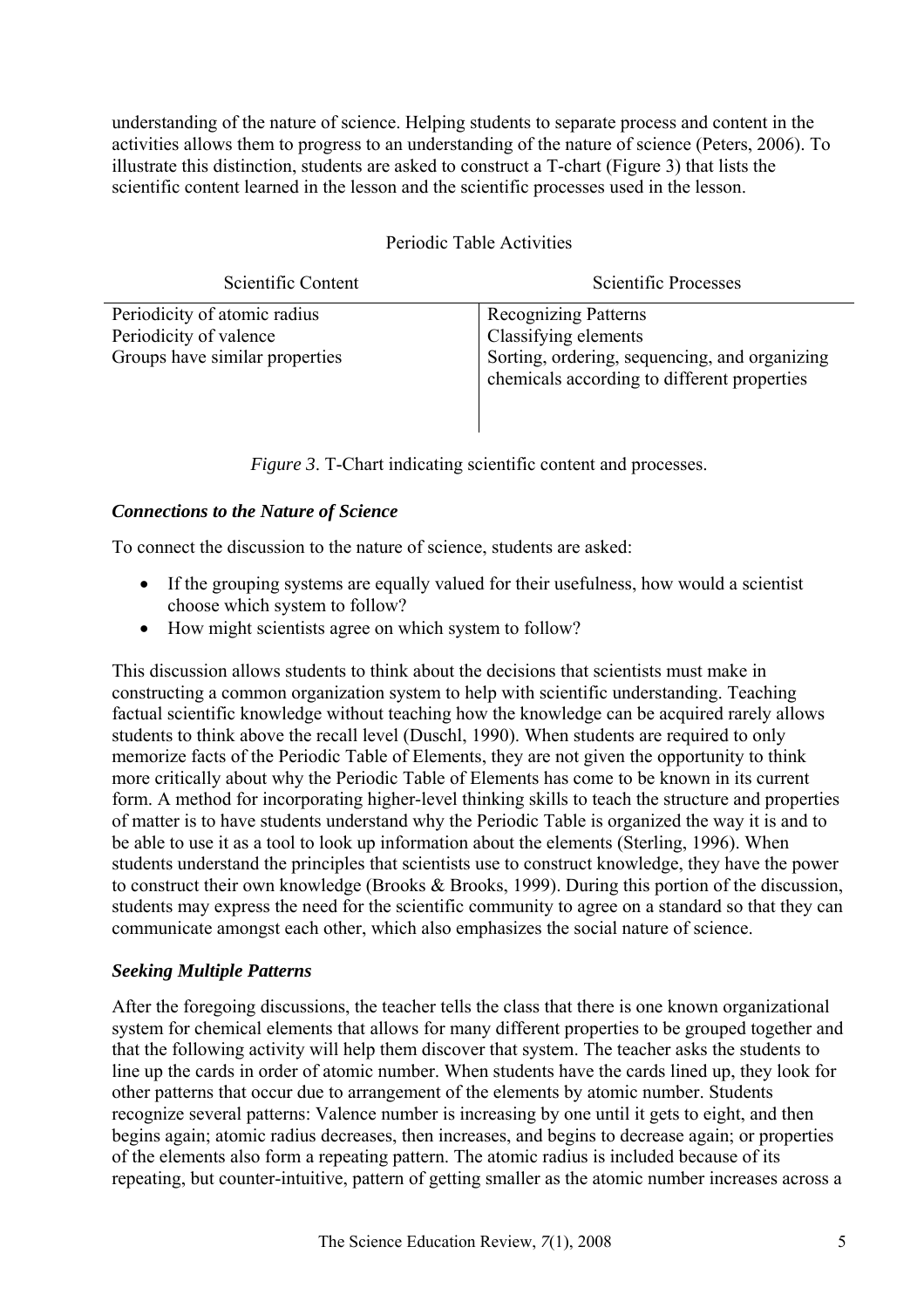row. If there is time and your students would benefit, they can speculate why this might be the case.

Students begin to realize that by ordering the elements by atomic number, other types of organization systems develop naturally, reinforcing the idea that patterns occur in nature and it is the role of scientists to find and describe these patterns. At this point in the lesson, it is important that the teacher connects the idea of repeating patterns to the term *periodic*. Periodicity is then extended to everyday life by prompting students to give examples of things in their lives that form repeating patterns. They often respond with examples such as meal times, the days of the week, or the months of the year. If a student doesn't bring it up, the teacher can ask for an alternate name for classes, such as periods. Students attend first period, then second period, then third period, and so on. Each day the pattern repeats again, just as it does in the Periodic Table of Elements. Often students spontaneously have an "ah-ha" moment where they realize that they attend the same periods each day and each day the periods repeat. Many students say: "I never knew why they called them periods until now." Because information from students' everyday lives is connected to abstract scientific information, the name Periodic Table of Elements has much more meaning.

Students compare their line of cards to the organization and structure of the Periodic Table. They then arrange their cards in the same way as the Periodic Table. The teacher prompts the students to observe that the Periodic Table has patterns both horizontally across the table in each row and vertically in each column. The Periodic Table of Elements is structured to give a great deal of information if the observer understands what to look for. Since students construct knowledge about the underlying patterns that are formed when the elements are put into order by increasing atomic number, they have access to the Periodic Table of Elements as a tool to look up information about elemental features.

## *Mendeleev's Process*

These activities can also be extended to teach students about the history of science. Teachers can discuss with students the process used by Mendeleev, either after the activity or when card sorting is introduced, or ask students to search the literature for Mendeleev's process themselves. When students know more about the process of card sorting that Mendeleev used in developing his system for the Periodic Table, they can have a deeper understanding of how historical factors play a role in the construction of scientific knowledge.

There were several versions of the Table of Elements before Dmitri Mendeleev proposed his adaptation. Being an enthusiastic card player, Mendeleev wrote the 63 elements known in his time on separate cards and repeatedly laid them out to discover patterns. He realized that when he ordered the cards by atomic mass (atomic number was not known in 1869), the chemical and physical properties of the elements formed a repeating pattern. From his version of the Periodic Table, Mendeleev predicted the existence of several undiscovered elements, which were subsequently found during his lifetime. The scientific community continues to use Mendeleev's basic idea for the Periodic Table of Elements, except that the elements are ordered by atomic number rather than by atomic mass.

## *Assessment and Extension*

For assessment, students might be asked to explain in writing why the Periodic Table of Elements was given this name, to describe how the Periodic Table is organized, and to identify both horizontal and vertical patterns. In order to assess student understanding of the history of science, students can be asked to use a library search to develop a sequence of events that describe the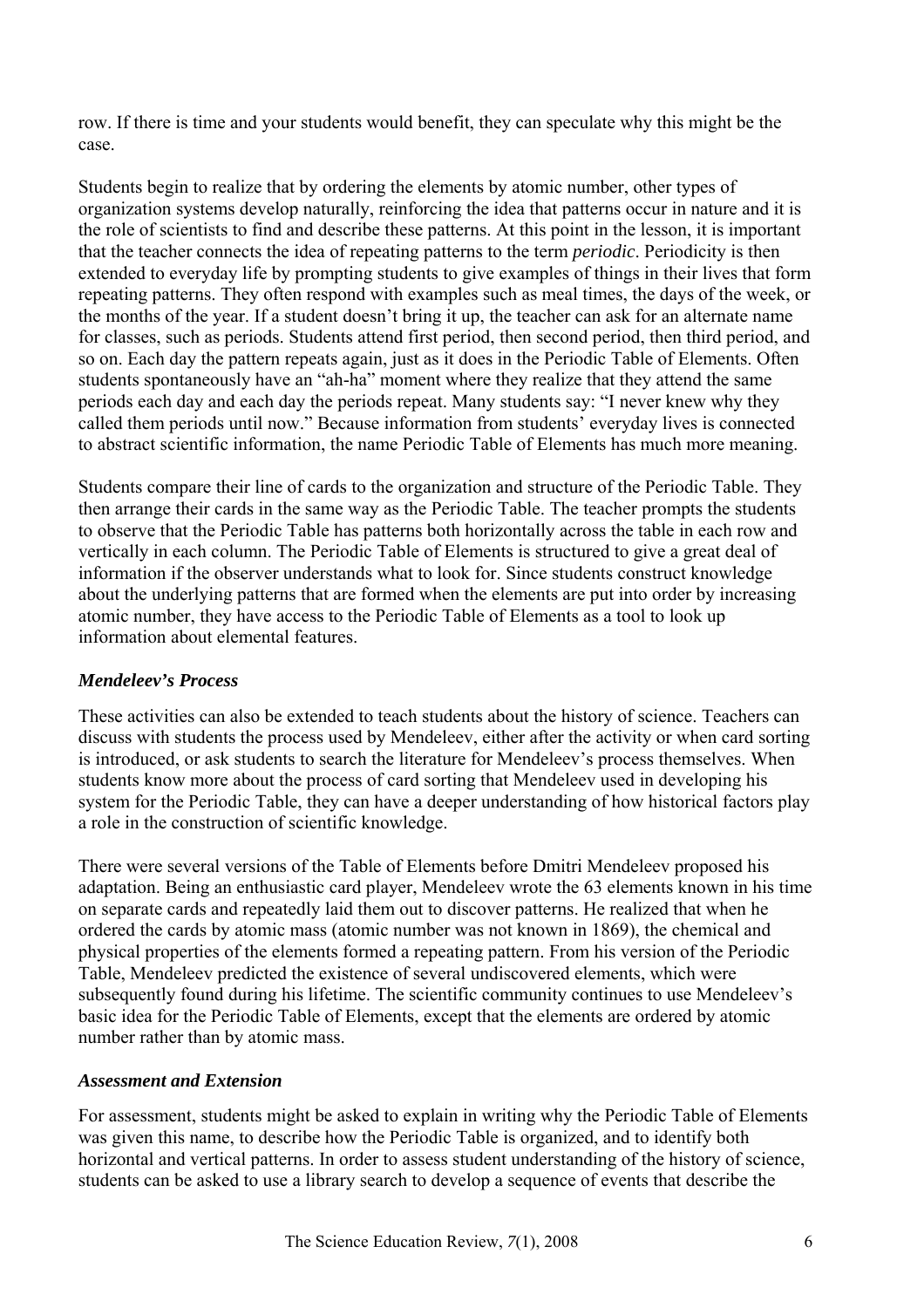development of the current Periodic Table of Elements. Emphasis for this task should be placed on the understanding that ideas in science are not created in isolation, but rather are built from existing scientific information. Appendix A contains suggestions for extensions to this activity.

According to Duschl (1990), when students are given only factual knowledge, two major conflicts occur. The first is that students do not feel responsible for constructing knowledge, because the teacher is feeding them facts. Students feel that the information that constitutes knowledge is fixed and only available to authorities such as teachers, so they passively wait for their education. Another conflict occurs when students are given scientific facts as if they were in the final form, and then told that ideas in science change over time. When students are given the opportunity to find out how scientific knowledge is gained as well as the knowledge itself, they are empowered to construct knowledge actively. As a result of participating in this series of activities, students are exposed to both the factual knowledge that is provided by the Periodic Table of Elements and the scientific processes and habits of mind that are required to produce scientific knowledge.

The Periodic Table of Elements has been a useful tool for identifying and predicting chemical properties for over 100 years, yet student understanding of the trends in the Periodic Table rarely rise above recall. Teaching the history and rationale behind the development of the Periodic Table can help students grasp the intricate relationships between the elements as well as aid their understanding of the nature of science.

#### *Note*

<sup>1</sup>Additional Element Cards may be obtained by contacting the corresponding author.

#### *References*

American Association for the Advancement of Science. (1993). *Benchmarks for science literacy.* New York, NY: Oxford University Press.

Brooks, J. G., & Brooks, M. G. (1999). *The case for constructivist classrooms.* Alexandria, VA: Association for Supervision and Curriculum Development.

Duschl, R. A. (1990). *Restructuring science education: The importance of theories and their development*. New York, NY: Teachers College Press.

National Research Council. (1996). *National science education standards*. Washington, DC: National Academy Press.

Peters, E. E. (2006). Connecting inquiry and the nature of science. *The Science Education Review, 5*, 37-44. Sterling, D. R. (1996). Discovering Mendeleev's model. *Science Scope, 10*, 26-30.

#### **Appendix A: Possible Activity Extensions**

#### *Write a Summary Paragraph*

Reflecting on the information you learned today, write a paragraph using the following words to explain how the Periodic Table of Elements is organized: Organization, scientific, elements, periodic, valence electrons, atomic number, properties, atomic radius.

#### *Write an Editorial Supporting Mendeleev's Prediction of Missing Elements*

Before the predicted elements were found, Mendeleev's hypothesis that elements needed to follow a pattern was controversial. Many scientists did not think that organizing elements by property was sufficient evidence to predict unknown elements. Suppose you lived during that time period. Write an editorial article for the local newspaper supporting Mendeleev's predictions.

#### *Make a Periodic Table of Food*

Given 12 different dried foods such as beans, rice, and pasta, create a Periodic Table of Food. Be sure to organize your food groups in as many ways as possible. You can even find the "atomic mass" of each food by using a balance to measure the average mass of one "atom" of each type of food. In this case, an atom is the conventionally